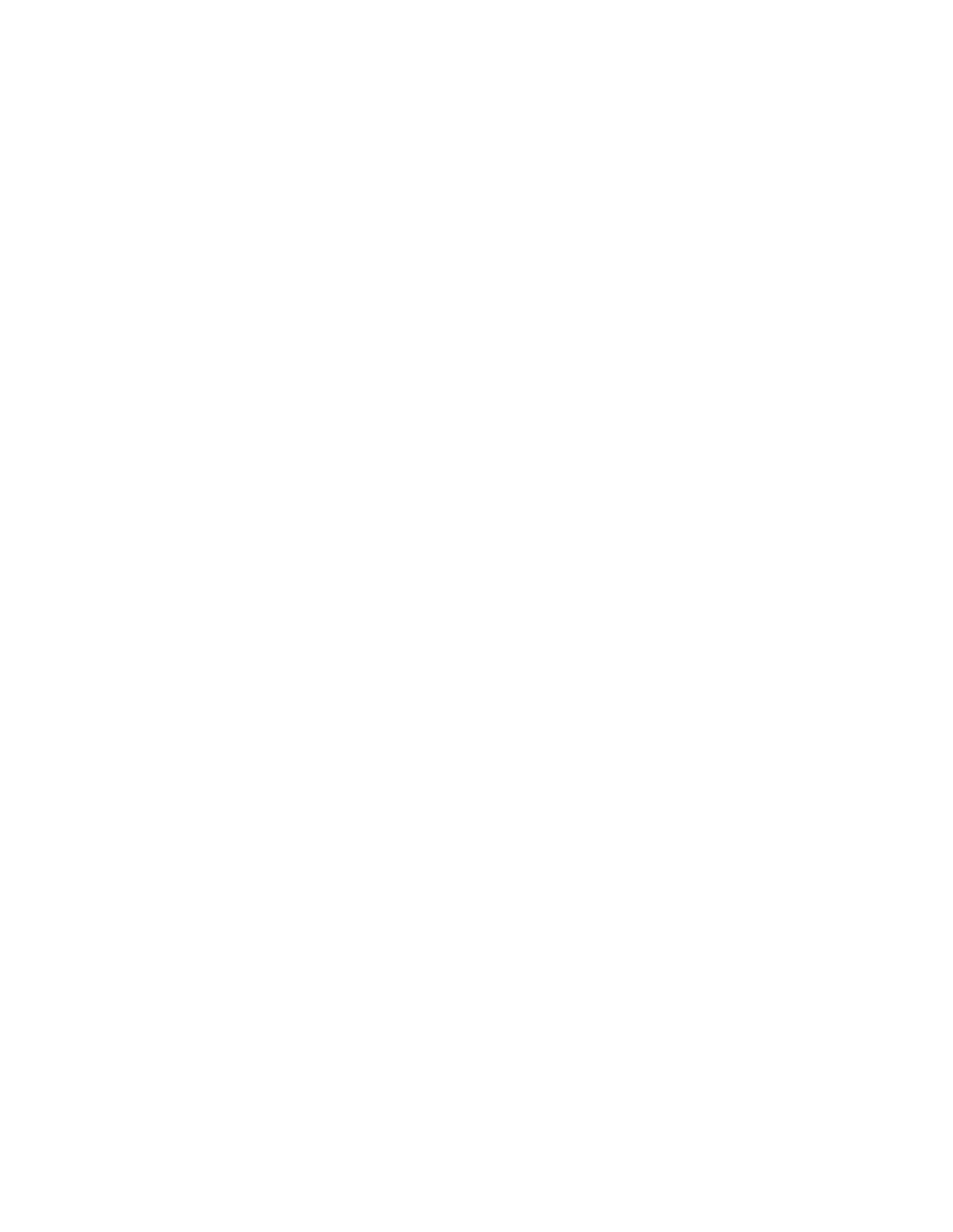### **Index**

| 1. | General Information on the Chapman Lake Water Supply Expansion Loan              |
|----|----------------------------------------------------------------------------------|
| 2. | Chapman Lake Water Supply Expansion Loan Authorization                           |
| 3. | Notice of Alternative Approval Process – as published in the Coast Reporter June |
| 4. |                                                                                  |
| 5. |                                                                                  |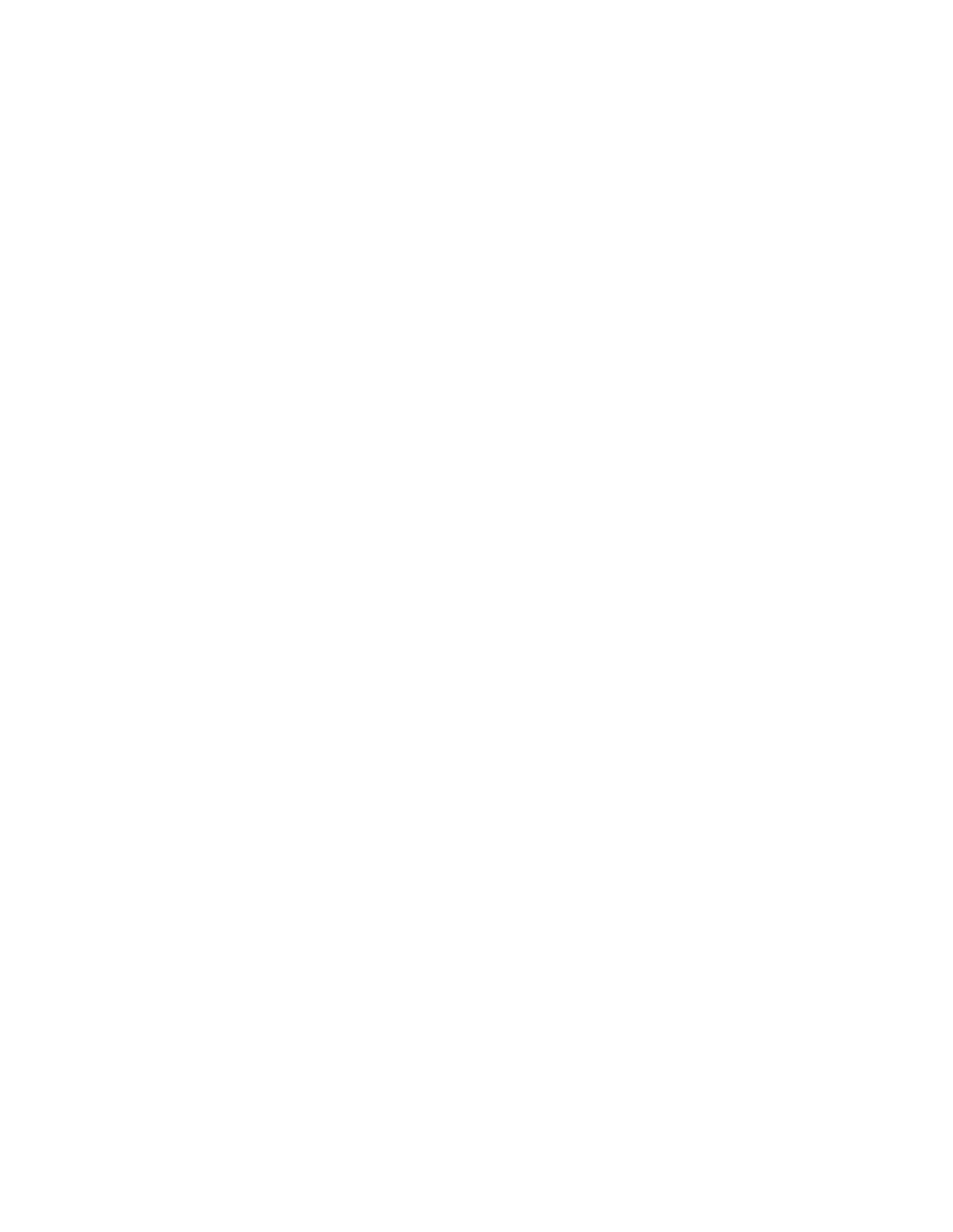<span id="page-4-0"></span>

## **General Information on Chapman Lake Water Supply Expansion Loan Authorization Bylaw No. 704, 2016**

The Sunshine Coast Regional District (SCRD) is proceeding with an Alternative Approval Process (AAP) for Chapman Lake Water Supply Expansion Loan Authorization Bylaw No. 704, 2016. The bylaw proposes to borrow up to \$5,000,000 to be repaid over a 30 year term to fund the Expansion Project which will provide access to additional water from Chapman Lake. Approval of the electors is required since the borrowing proposed is for a period longer than five years.

#### **Project Background**

The SCRD's Chapman Water System supplies potable water to approximately 10,000 properties. This water supply is carefully managed to ensure that the environmental needs of the watershed are maintained, providing flow for fish in Chapman Creek and water for fire protection, while serving as the primary source of potable water for 90% of the residents within the Regional Water Supply and Distribution Service Area (Electoral Areas A – Egmont / Pender Harbour, B – Halfmoon Bay, D – Roberts Creek, E - Elphinstone, F – West Howe Sound and the District of Sechelt). The Chapman Creek watershed, located in shíshálh Nation territory, includes two alpine lakes that supplement flows into Chapman Creek:

- Chapman Lake (primary reservoir with 900,000 cubic metres (m3) of current storage), and
- Edwards Lake (secondary reservoir with 800,000 m3 of current storage).

Chapman Lake, located in Tetrahedron Provincial Park, is approximately 32 metres deep, with only the top 3 metres currently available for water supply storage.

In 2013, the SCRD Board adopted a Comprehensive Regional Water Plan. The Plan examined several different options for the long-term supply of potable water to Sunshine Coast communities.

After the 2015 drought and imposition of Stage 4 water restrictions, the SCRD Board approved a plan to increase the available draw-down from Chapman Lake by 5.0 metres from the current 3.0 metres to 8.0 metres to be used during periods of drought and until long-term source development options specified in the Comprehensive Regional Water Plan are constructed.

The Project to make additional storage accessible proposes to deepen the channel from Chapman Lake to Chapman Creek by 5 metres, replacing or upgrading the existing dam, and installing a large diameter gravity-fed pipe and release valves at both the existing 3 metre depth and at the 8 metre depth. The Project requires an environmental assessment and is subject to BC Parks and other regulatory approvals.

#### **The AAP**

The question posed by this AAP is whether the SCRD can proceed with long term borrowing (30 years) to fund this project. The SCRD Board has recognized the critical importance of ensuring adequate water supply and has resolved that if the AAP fails, other funding options such as short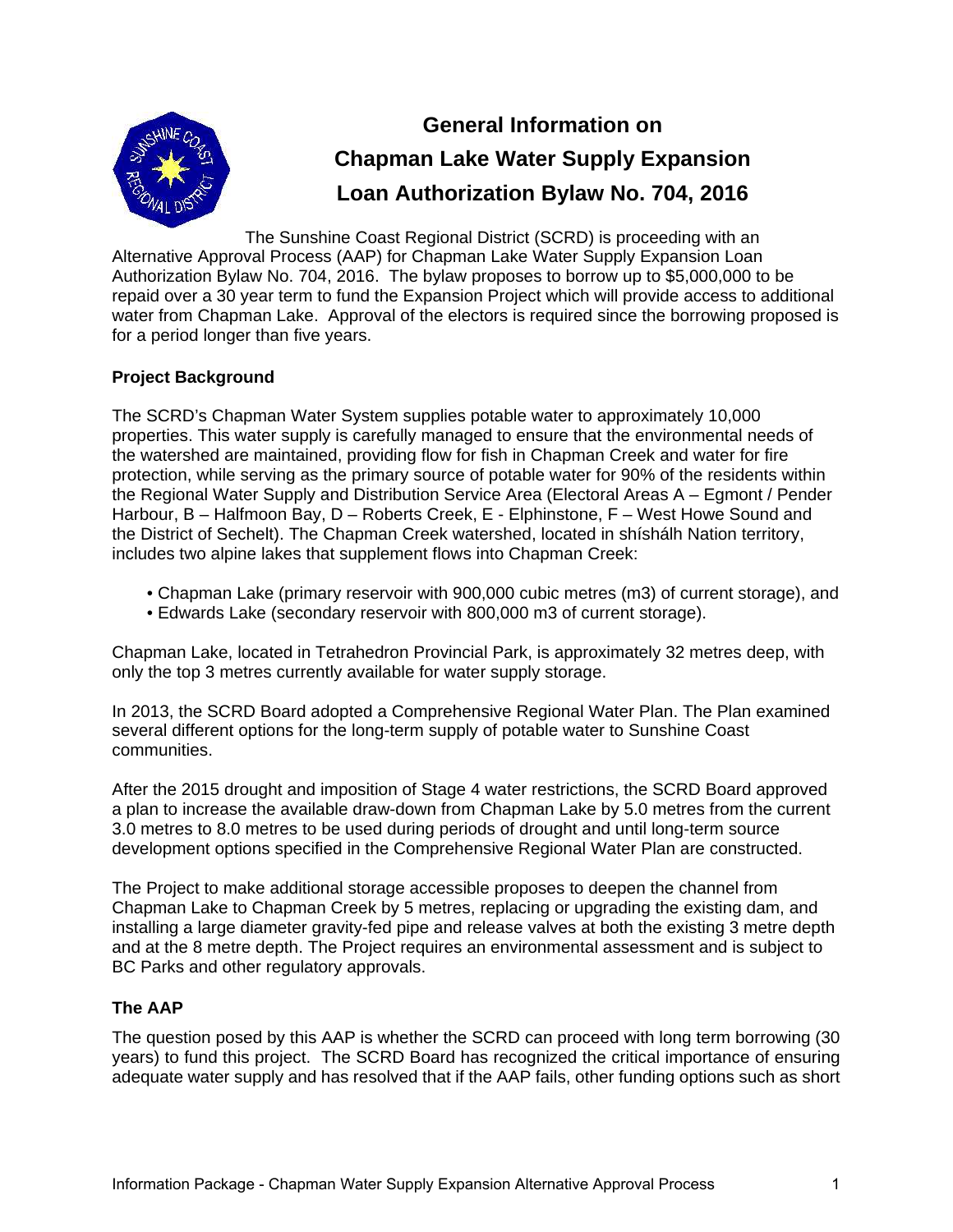term borrowing (five years) will be pursued. Other potential funding sources may include reserve funds, development cost charges, grants, etc.

#### **What do I do?**

If you are **opposed** to the SCRD using long term borrowing to fund the Water Supply Expansion Project, you may submit an Elector Response Form.

If you support the SCRD using long term borrowing to fund the Water Supply Expansion Project, you do not need to take any further action.

#### **Who can I contact for more information?**

More information on the AAP may be obtained by contacting Angie Legault, Senior Manager of Administration & Legislative Services/Corporate Officer at the SCRD office at 1975 Field Road or by telephone at 604-885-6825 or Sherry Reid, Deputy Corporate Officer at 604-885-6813.

Information on the supply expansion project may be obtained from the Infrastructure Services Department at 604-885-6806.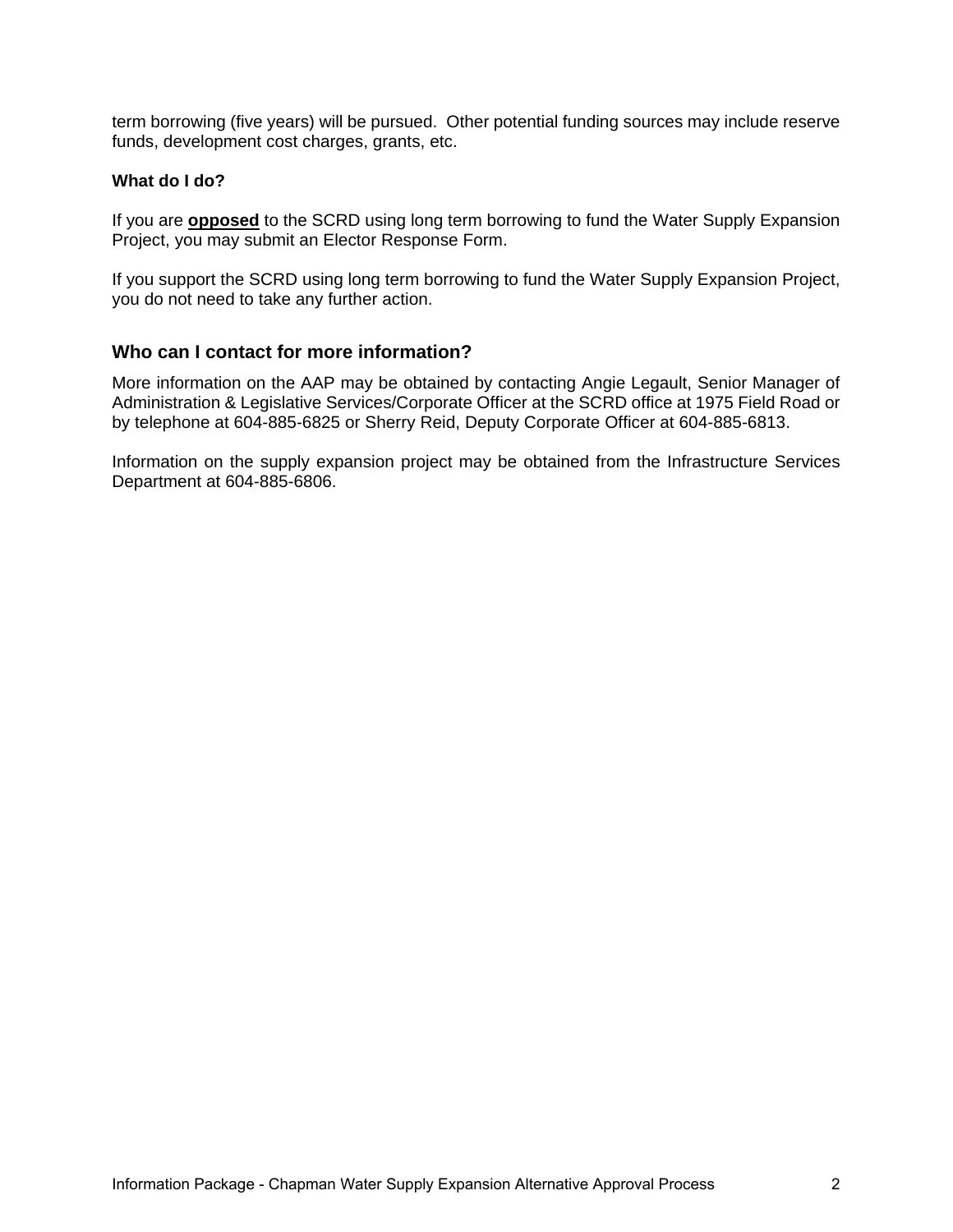#### **Sunshine Coast Regional District**

#### **Bylaw No. 704**

<span id="page-6-0"></span>A bylaw to authorize the borrowing of up to Five Million Dollars for the design and construction of the Chapman Lake Water Supply Expansion Project

WHEREAS the Board of the Sunshine Coast Regional District has established by Bylaw No. 1002, a service for the purpose of providing potable water to the Water Supply and Distribution Service Area;

AND WHEREAS the Board of the Sunshine Coast Regional District wishes to construct improvements to expand access to the Chapman Lake water supply;

AND WHEREAS the Board of the Sunshine Coast Regional District wishes to borrow for debt incurred by the design and construction of said expansion (the "Works");

AND WHEREAS the estimated cost of the Works, including expenses incidental thereto, that is not covered by other sources of revenue, is the sum of Five Million Dollars (\$5,000,000) which is the amount of debt created by this bylaw;

AND WHEREAS the maximum term for which a debenture may be issued to secure the debt created by this bylaw is for a term not to exceed thirty years;

AND WHEREAS the authority to borrow under this bylaw expires five years from the date on which this bylaw is adopted;

AND WHEREAS the Board of the Sunshine Coast Regional District has obtained the approval of electors in the entire Water Supply and Distribution service area by alternative approval process in accordance with section 345(1) of the *Local Government Act* and Section 86 of the *Community Charter*;

NOW THEREFORE, the Board of the Sunshine Coast Regional District in open meeting assembled, enacts as follows:

- 1. This bylaw may be cited as *Chapman Lake Water Supply Expansion Loan Authorization Bylaw No. 704, 2016*.
- 2. The Board is hereby empowered and authorized:
	- a) To borrow upon the credit of the Regional District a sum not exceeding Five Million Dollars (\$5,000,000);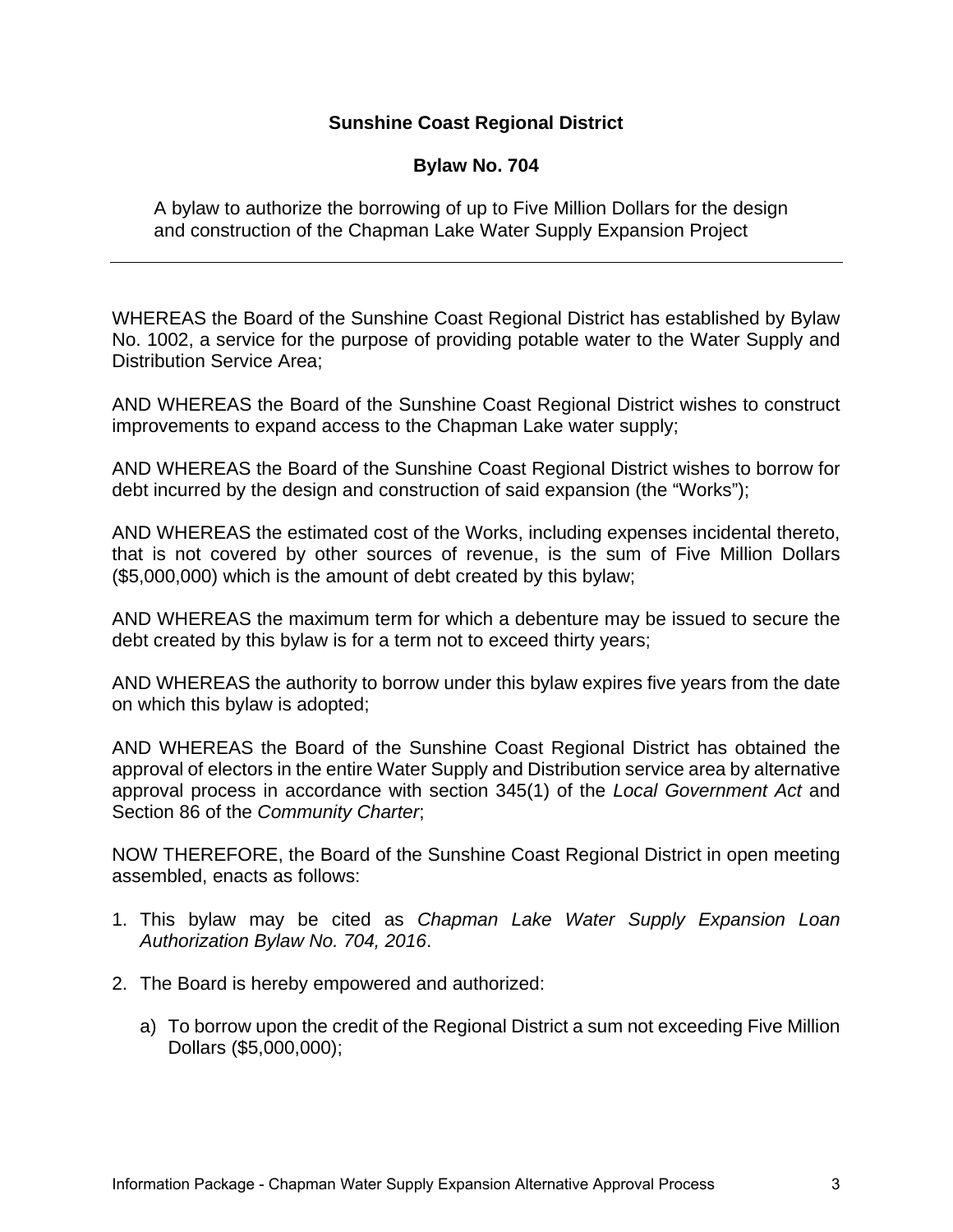- b) To acquire all such real property, easements, rights-of-way, licenses, rights or authorities as may be requisite or desirable for or in connection with the design and construction of the Chapman Lake Water Supply Expansion Project.
- 3. The maximum term for which debentures may be issued to secure the debt created by this bylaw is thirty years.

| <b>READ A FIRST TIME</b>                                                 | this | 12 <sup>th</sup> | day of | May, 2016  |  |  |  |  |
|--------------------------------------------------------------------------|------|------------------|--------|------------|--|--|--|--|
| <b>READ A SECOND TIME</b>                                                | this | 12 <sup>th</sup> | day of | May, 2016  |  |  |  |  |
| <b>READ A THIRD TIME</b>                                                 | this | 12 <sup>th</sup> | day of | May, 2016  |  |  |  |  |
| APPROVED BY THE INSPECTOR OF MUNICIPALITIES                              | this | 7 <sup>th</sup>  | day of | June, 2016 |  |  |  |  |
| RECEIVED THE APPROVAL OF THE ELECTORS BY<br>ALTERNATIVE APPROVAL PROCESS |      |                  |        |            |  |  |  |  |
|                                                                          | this |                  | day of |            |  |  |  |  |
| <b>ADOPTED</b>                                                           | this |                  | day of |            |  |  |  |  |

 $\overline{\phantom{a}}$  , which is a set of the contract of the contract of the contract of the contract of the contract of the contract of the contract of the contract of the contract of the contract of the contract of the contract

 $\overline{\phantom{a}}$  , which is a set of the contract of the contract of the contract of the contract of the contract of the contract of the contract of the contract of the contract of the contract of the contract of the contract CORPORATE OFFICER

CHAIR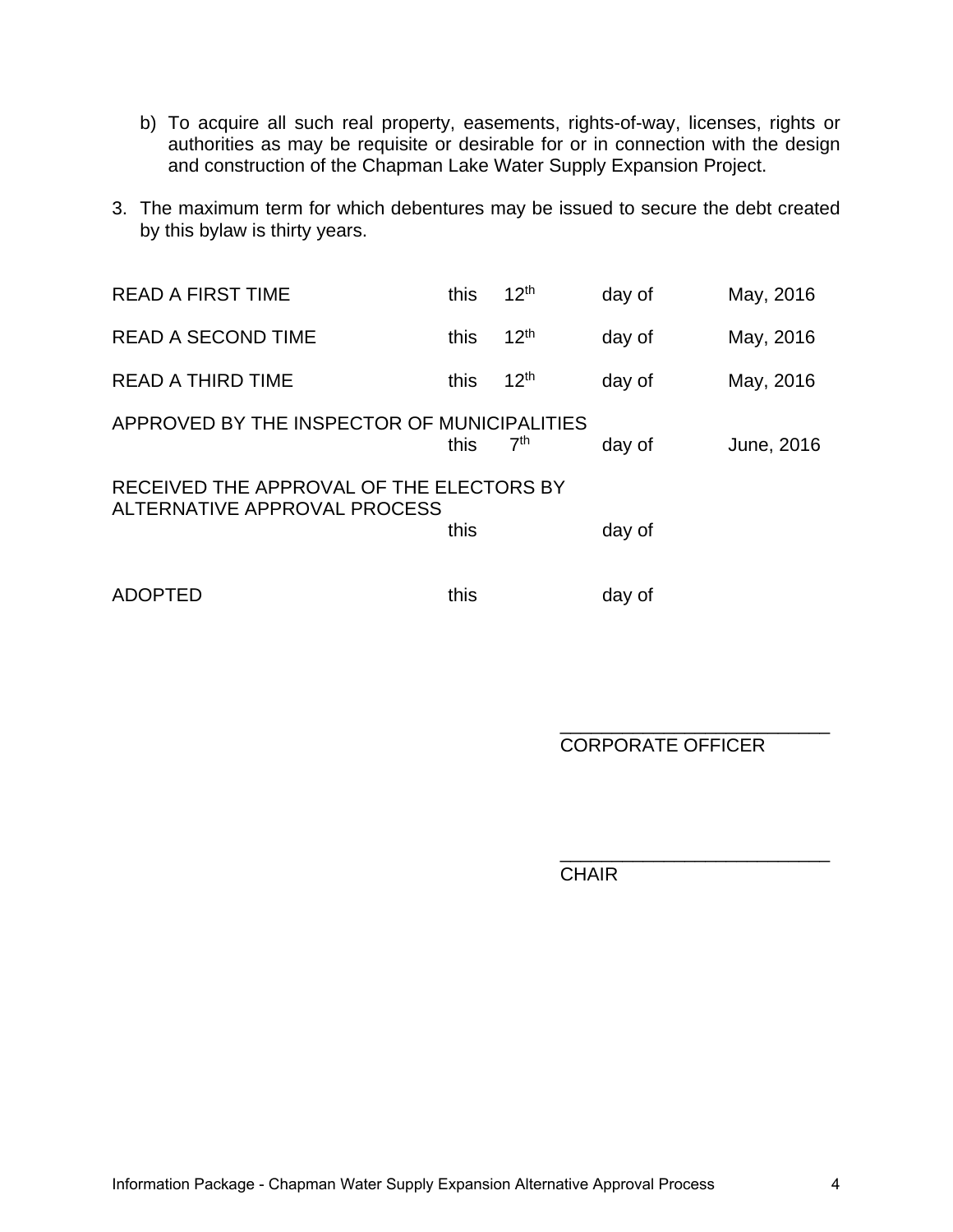#### **SUNSHINE COAST REGIONAL DISTRICT**

#### **NOTICE OF ALTERNATIVE APPROVAL PROCESS**

#### <span id="page-8-0"></span>*Chapman Lake Water Supply Expansion Loan Authorization Bylaw No. 704, 2016*

**NOTICE IS HEREBY GIVEN THAT**, the Sunshine Coast Regional District (SCRD) proposes to adopt *Chapman Lake Water Supply Expansion Loan Authorization Bylaw No. 704, 2016* to authorize borrowing of up to \$5,000,000 over a thirty year term for the design and construction of the Chapman Lake Water Supply Expansion Project. The costs of the debt will be recovered through a parcel tax on those properties that have access to Regional District water in the Water Supply and Distribution Service Area (Electoral Areas A – Egmont / Pender Harbour, B – Halfmoon Bay, D - Roberts Creek, E - Elphinstone, F - West Howe Sound and the District of Sechelt).

The Supply Expansion Project will provide access to additional stored water from Chapman Lake to be used during periods of drought and until long-term source development options specified in the Comprehensive Regional Water Plan are constructed.

Approval of the electors is required since the borrowing proposed is for a period longer than five years. The cost of repaying the debt over a thirty year period would be approximately \$246,857 per year for the term of the debt. The parcel tax would amount to approximately \$23 per parcel on an annual basis until the debt is retired.

More information on this matter can be viewed at the Sunshine Coast Regional District office, 8:30 a.m. to 4:30 p.m. Monday to Friday, except Statutory Holidays, at 1975 Field Road, Sechelt, BC. Information packages are also available at the Sechelt Aquatic Centre (5500 Shorncliffe Avenue, Sechelt), Gibsons and Area Community Centre (700 Park Road, Gibsons, BC) and the Pender Harbour Satellite/Water Office (12828 Lagoon Road, Madeira Park, BC) during their regular hours.

The SCRD Board may adopt Bylaw No. 704 and proceed with the borrowing as noted above if, after the deadline, elector response forms are certified by the Corporate Officer as having been signed by less than 10% of the eligible electors in the Water Supply and Distribution Service Area. If after the deadline elector response forms are certified by the Corporate Officer as having been signed by at least 10% of the eligible electors in the Service Area (calculated at **1,888** electors), the Board may not proceed with the borrowing under Bylaw No. 704 without obtaining assent of the electors in a voting proceeding.

#### **Elector Response Forms**

The response of the electors must be in the form established by the SCRD. Forms are available at the SCRD office located at 1975 Field Road, Sechelt. Forms are also available on the SCRD website at www.scrd.ca and where Information Packages are located as listed above. An accurate copy of the elector response form is also acceptable. For an elector response to be accepted it must meet the following conditions:

- only eligible electors within the Water Supply and Distribution Service Area are entitled to sign an elector response form;
- the full name of the elector must be stated;
- the residential address of the elector must be stated: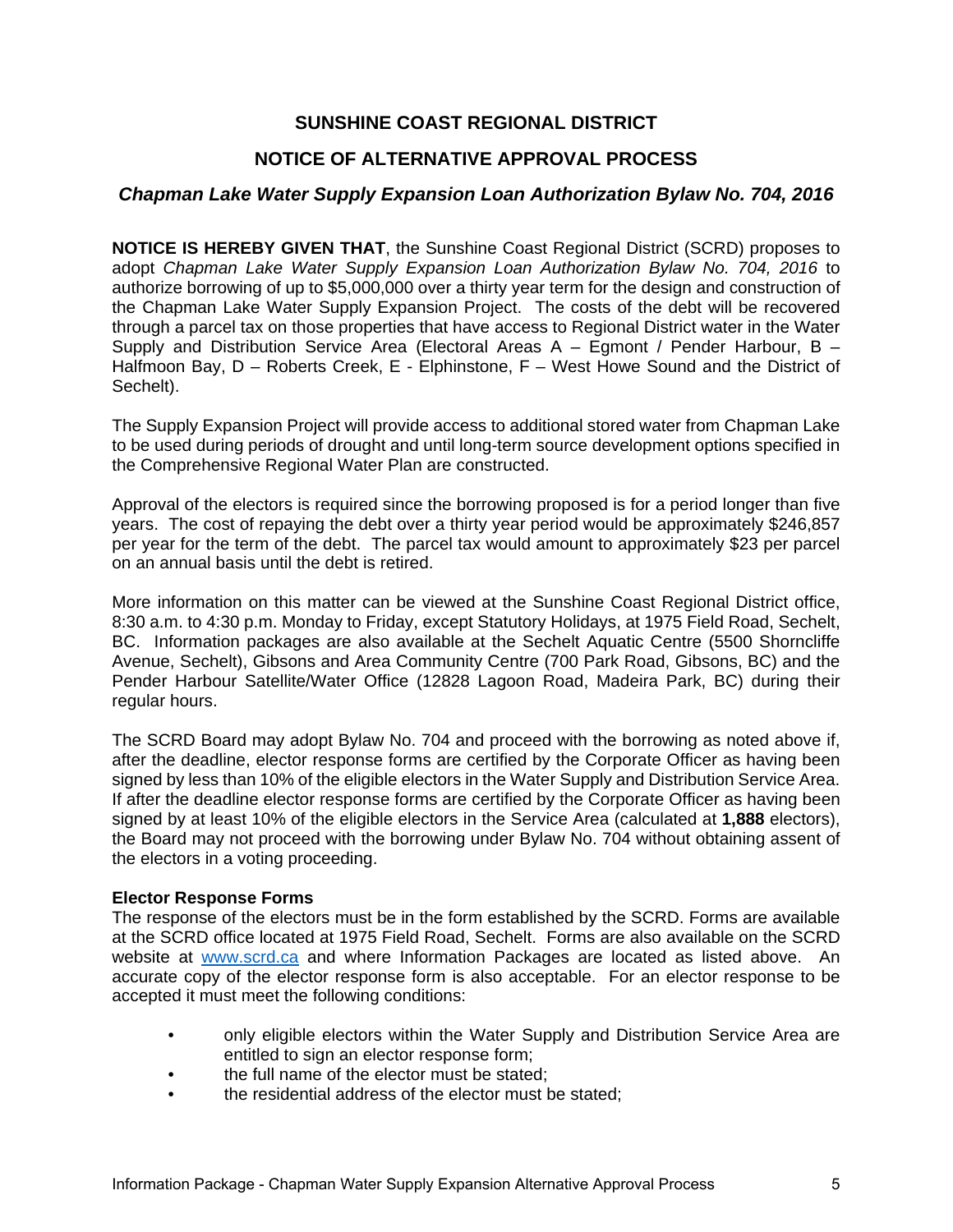- the elector must sign the elector response form;
- if applicable, the address of the property in relation to which the person is entitled to vote as a non-resident property elector must be stated; and,
- the elector response form must be submitted to the Corporate Officer before the deadline.

Forms may be submitted in person or by mail to be received by the Corporate Officer at the Sunshine Coast Regional District office located at 1975 Field Road, Sechelt, B.C. V0N 3A1 **NO LATER THAN 4:30 P.M. ON Tuesday, July 26, 2016**. Elector response forms must be in the possession of the Corporate Officer by this time as postmarks **WILL NOT** be accepted as date of submission. **ELECTOR RESPONSE FORMS MAY NOT BE RETURNED BY FAX OR EMAIL.** 

#### **Eligible Elector**

An eligible elector for the purpose of this Alternative Approval Process is a resident who meets the following criteria:

- is age eighteen or older;
- is a Canadian citizen;
- has been a resident of British Columbia for at least six months;
- has been a resident of the Service Area for at least thirty days; and,
- is not disqualified from voting by any enactment.

A non-resident property elector who meets the following criteria is also an eligible elector:

- is not entitled to register as a resident elector for the Service Area;
- is age eighteen or older;
- is a Canadian citizen:
- has been a resident of British Columbia for at least six months;
- has been a registered owner of the real property within the Service Area for at least thirty days; and,
- is not disqualified from voting by any enactment.
- Note: Corporations are not entitled to vote nor is land held in a corporate name eligible to vote. In the case of multiple owners of a parcel, only one person may vote as a non-resident property elector.

More information on the AAP may be obtained by contacting Angie Legault, Senior Manager of Administration & Legislative Services/Corporate Officer at the SCRD office at 1975 Field Road or by telephone at 604-885-6825 or Sherry Reid, Deputy Corporate Officer at 604-885-6813. Information on the supply expansion project may be obtained from the Infrastructure Services Department at 604-885-6806.

Angie Legault, Corporate Officer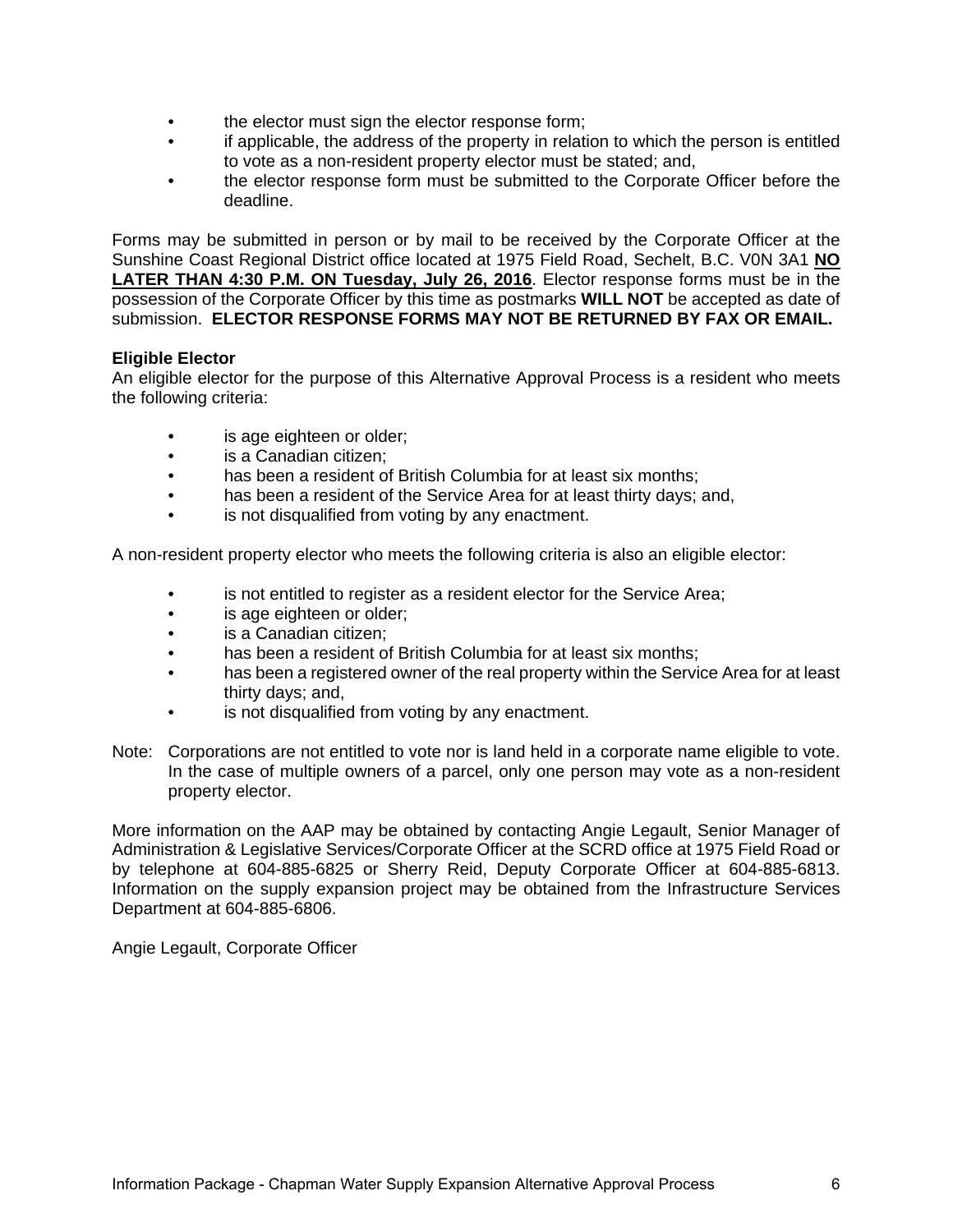#### **Calculation of Eligible Electors**

<span id="page-10-0"></span>The total number of electors of the area to which the approval process applies (the Water Supply and Distribution Service Area –Electoral Areas A – Egmont/Pender Harbour, B – Halfmoon Bay,  $D$  – Roberts Creek,  $E$  – Elphinstone,  $F$  – West Howe Sound and the District of Sechelt) has been calculated at **18,887**.

The number of electors was calculated as follows:

The number of resident electors on the Provincial voters list in the Service Area, as received from Elections BC on March 30, 2016 **(18,366)**

#### *plus*

The number of non-resident property electors currently registered for properties within the Service Area, excluding those who also reside within the Service Area **(521)**

Approval of the electors by alternative approval process is obtained if the number of elector responses received by the established deadline is less than 10% of this total **(1,888).**